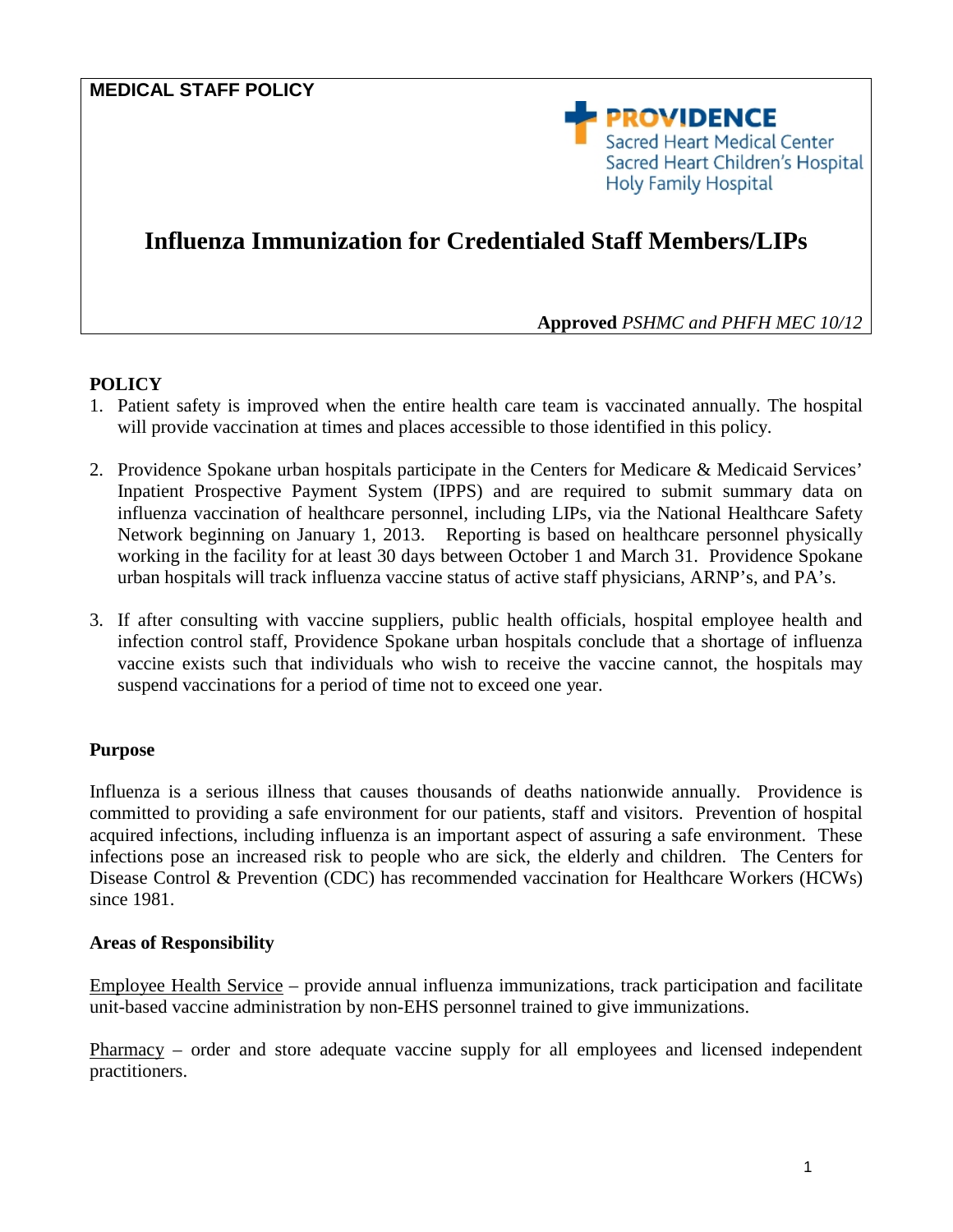Infection Prevention Staff and Medical Director, Employee Health Service – review Advisory Committee on Immunization Practices (ACIP) Recommendations for Prevention & Control of Influenza with Vaccines guidelines yearly for updates.

## **Definitions**

Flu Season – the season begins when the Spokane Regional Health District (SRHD) in consultation with Epidemiology & Infection Control determine that cases of influenza are widespread in the local community and/or state. The season ends when SRHD and Epidemiology & Infection Control determine that the number of influenza cases are consistently below baseline.

Licensed Independent Practitioners (LIPs) – these include physicians, advanced practice nurses, and physician assistants affiliated with the hospital but not on the payroll.

## **Vaccine Administration**

The hospitals provide influenza vaccine at sites and time accessible to credentialed staff. The Medical Staff Office will communicate the Providence offer for vaccination to all credentialed staff members and provide sites and times for vaccinations.

## **Documentation of Influenza Vaccination**

Record of influenza administration at a Providence entity will be provided to Medical Staff Services for entry into credentialed staff management software, which is shared among the four PHC hospitals. The Medical Staff Office will seek attestation/declination information, using an approved form, for those who were not vaccinated at a Providence facility.

## **Declination of Influenza Vaccination**

Active Staff physicians, ARNP's and PA's who decline influenza vaccination will wear a procedure or surgical mask when in patient care areas during times when flu is active in the community.

All Active Staff physicians, ARNP's and PA's who decline influenza vaccination and who have symptoms of respiratory infection or who have had a known exposure to influenza will wear respiratory protection, in the form of a mask. Healthcare workers with respiratory symptoms and temperature 101 degrees F or greater should not work.

# **Proper Mask Use**

- To be fully functional the mask must fit snuggly, cover the nose and mouth and be secured to the face with ties or elastic. The metal nasal piece should be molded securely to the nose.
- The mask should be discarded, at a minimum, at the end of the shift and immediately replaced if it becomes soiled or moist. It is recommended that the mask be changed approximately every 2 hours or more frequently if needed.
- **All Personnel in clinical areas must continue to follow any and all additional appropriate Infection Control guidelines for isolation practices depending on the type of patient they are caring for.**